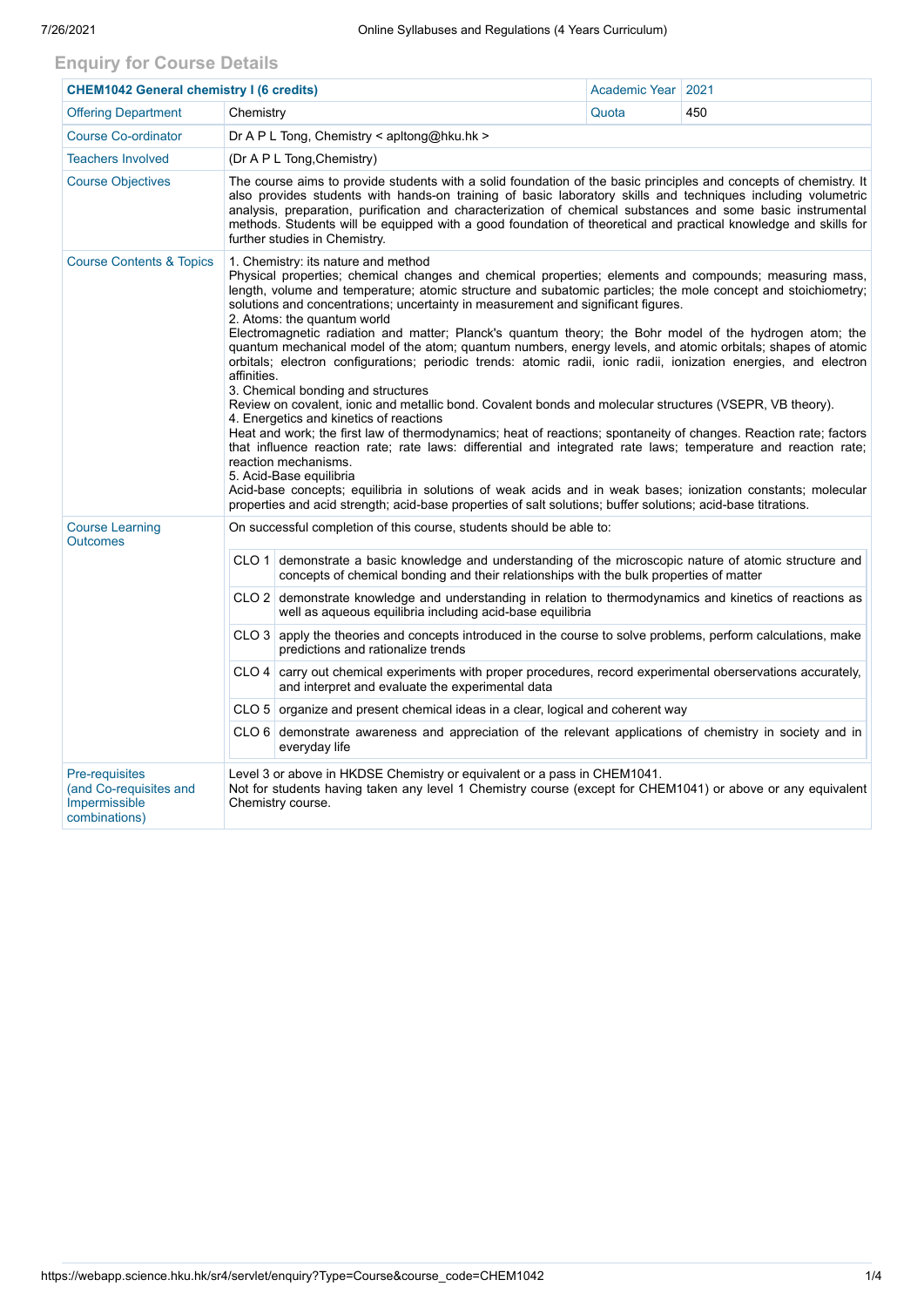| <b>Course Status with</b><br><b>Related Major/Minor</b> | 2021 Major in Biochemistry (Core/Compulsory)<br>2021 Major in Biological Sciences (Intensive) (Core/Compulsory)                   |
|---------------------------------------------------------|-----------------------------------------------------------------------------------------------------------------------------------|
| /Professional Core                                      | 2021 Major in Chemistry (Core/Compulsory)                                                                                         |
|                                                         | 2021 Major in Chemistry (Intensive) ( Core/Compulsory )                                                                           |
|                                                         | 2021 Major in Ecology & Biodiversity (Intensive) (Disciplinary Elective)<br>2021 Major in Environmental Science (Core/Compulsory) |
|                                                         | 2021 Major in Food & Nutritional Science (Disciplinary Elective)                                                                  |
|                                                         | 2021 Major in Molecular Biology & Biotechnology (Intensive) (Core/Compulsory)                                                     |
|                                                         | 2021 Minor in Chemistry (Core/Compulsory)                                                                                         |
|                                                         | 2021 Minor in Environmental Science (Disciplinary Elective)                                                                       |
|                                                         | 2020 Major in Biochemistry (Core/Compulsory)                                                                                      |
|                                                         | 2020 Major in Biological Sciences (Intensive) (Core/Compulsory)                                                                   |
|                                                         | 2020 Major in Chemistry (Core/Compulsory)                                                                                         |
|                                                         | 2020 Major in Chemistry (Intensive) ( Core/Compulsory )                                                                           |
|                                                         | 2020 Major in Ecology & Biodiversity (Intensive) ( Disciplinary Elective )                                                        |
|                                                         | 2020 Major in Environmental Science (Core/Compulsory)                                                                             |
|                                                         | 2020 Major in Food & Nutritional Science (Disciplinary Elective)                                                                  |
|                                                         | 2020 Major in Molecular Biology & Biotechnology (Intensive) (Core/Compulsory)                                                     |
|                                                         | 2020 Minor in Chemistry (Core/Compulsory)                                                                                         |
|                                                         | 2020 Minor in Environmental Science (Disciplinary Elective)                                                                       |
|                                                         | 2019 Major in Biochemistry (Core/Compulsory)                                                                                      |
|                                                         | 2019 Major in Biological Sciences (Intensive) (Core/Compulsory)<br>2019 Major in Chemistry (Core/Compulsory)                      |
|                                                         | 2019 Major in Chemistry (Intensive) (Core/Compulsory)                                                                             |
|                                                         | 2019 Major in Ecology & Biodiversity (Intensive) ( Disciplinary Elective )                                                        |
|                                                         | 2019 Major in Environmental Science (Core/Compulsory)                                                                             |
|                                                         | 2019 Major in Food & Nutritional Science (Disciplinary Elective)                                                                  |
|                                                         | 2019 Major in Molecular Biology & Biotechnology (Intensive) (Core/Compulsory)                                                     |
|                                                         | 2019 Minor in Chemistry (Core/Compulsory)                                                                                         |
|                                                         | 2019 Minor in Environmental Science (Disciplinary Elective)                                                                       |
|                                                         | 2018 Major in Biochemistry (Core/Compulsory)                                                                                      |
|                                                         | 2018 Major in Biological Sciences (Intensive) (Core/Compulsory)                                                                   |
|                                                         | 2018 Major in Chemistry (Core/Compulsory)                                                                                         |
|                                                         | 2018 Major in Chemistry (Intensive) (Core/Compulsory)                                                                             |
|                                                         | 2018 Major in Ecology & Biodiversity (Intensive) ( Disciplinary Elective )                                                        |
|                                                         | 2018 Major in Environmental Science (Core/Compulsory)                                                                             |
|                                                         | 2018 Major in Molecular Biology & Biotechnology (Intensive) (Core/Compulsory)                                                     |
|                                                         | 2018 Minor in Chemistry (Core/Compulsory)                                                                                         |
|                                                         | 2018 Minor in Environmental Science (Disciplinary Elective)                                                                       |
|                                                         | 2017 Major in Biochemistry (Core/Compulsory)<br>2017 Major in Biological Sciences (Intensive) ( Core/Compulsory )                 |
|                                                         | 2017 Major in Chemistry (Core/Compulsory)                                                                                         |
|                                                         | 2017 Major in Chemistry (Intensive) (Core/Compulsory)                                                                             |
|                                                         | 2017 Major in Ecology & Biodiversity (Intensive) (Disciplinary Elective)                                                          |
|                                                         | 2017 Major in Environmental Science (Disciplinary Elective)                                                                       |
|                                                         | 2017 Major in Molecular Biology & Biotechnology (Intensive) (Core/Compulsory)                                                     |
|                                                         | 2017 Minor in Chemistry (Core/Compulsory)                                                                                         |
|                                                         | 2017 Minor in Environmental Science (Disciplinary Elective)                                                                       |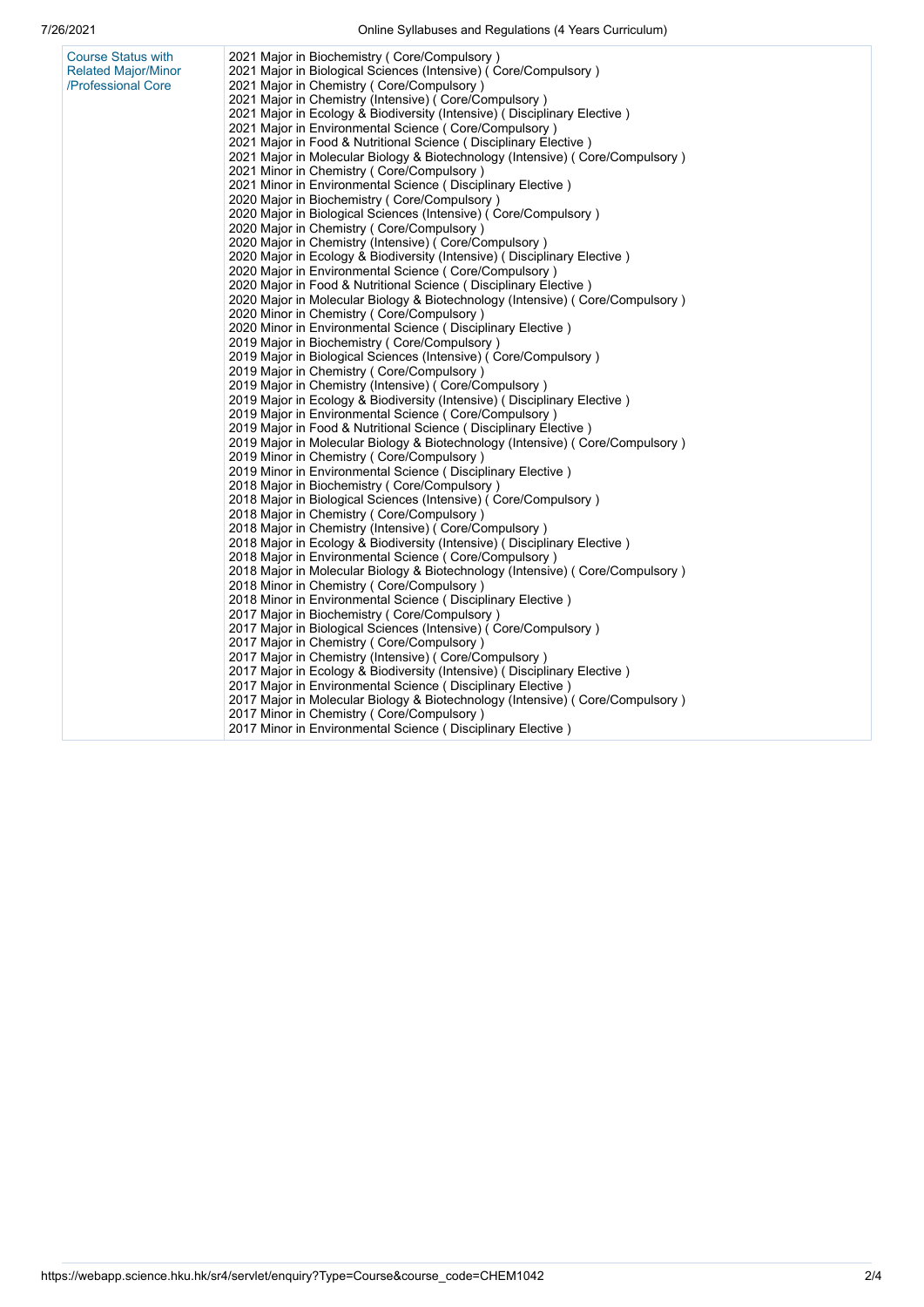| <b>Course to PLO Mapping</b>               | 2021 Major in Biochemistry < PLO 1,2,3,4,5 ><br>2021 Major in Biological Sciences (Intensive) < PLO 1,2 ><br>2021 Major in Chemistry < PLO 1,2,4,5 ><br>2021 Major in Chemistry (Intensive) < PLO 1,2,4,5 ><br>2021 Major in Ecology & Biodiversity (Intensive) < PLO 4 ><br>2021 Major in Environmental Science < PLO 1,2 ><br>2021 Major in Food & Nutritional Science < PLO 1,2,3 ><br>2021 Major in Molecular Biology & Biotechnology (Intensive) < PLO 1,2,3,4 ><br>2020 Major in Biochemistry < PLO 1,2,3,4,5 ><br>2020 Major in Biological Sciences (Intensive) < PLO 1,2 ><br>2020 Major in Chemistry < PLO 1,2,4,5 ><br>2020 Major in Chemistry (Intensive) < PLO 1,2,4,5 ><br>2020 Major in Ecology & Biodiversity (Intensive) < PLO 4 ><br>2020 Major in Environmental Science < PLO 1,2 ><br>2020 Major in Food & Nutritional Science < PLO 1,2,3 ><br>2020 Major in Molecular Biology & Biotechnology (Intensive) < PLO 1,2,3,4 ><br>2019 Major in Biochemistry < PLO 1,2,3,4,5 ><br>2019 Major in Biological Sciences (Intensive) < PLO 1,2 ><br>2019 Major in Chemistry < PLO 1,2,4,5 ><br>2019 Major in Chemistry (Intensive) < PLO 1,2,4,5 ><br>2019 Major in Ecology & Biodiversity (Intensive) < PLO 4 ><br>2019 Major in Environmental Science < PLO 1,2 ><br>2019 Major in Food & Nutritional Science < PLO 1,2,3 ><br>2019 Major in Molecular Biology & Biotechnology (Intensive) < PLO 1,2,3,4 ><br>2018 Major in Biochemistry < PLO 1,2,3,4,5 ><br>2018 Major in Biological Sciences (Intensive) < PLO 1,2 ><br>2018 Major in Chemistry < PLO 1,2,4,5 ><br>2018 Major in Chemistry (Intensive) < PLO $1,2,4,5$ ><br>2018 Major in Ecology & Biodiversity (Intensive) < PLO 4 ><br>2018 Major in Environmental Science < PLO 1,2 ><br>2018 Major in Molecular Biology & Biotechnology (Intensive) < PLO 1,2,3,4 ><br>2017 Major in Biochemistry < PLO 1,2,3,4,5 ><br>2017 Major in Biological Sciences (Intensive) < PLO 1,2 ><br>2017 Major in Chemistry < PLO 1,2,4,5 ><br>2017 Major in Chemistry (Intensive) < PLO 1,2,4,5 ><br>2017 Major in Ecology & Biodiversity (Intensive) < PLO 4 ><br>2017 Major in Environmental Science < PLO 1,2 ><br>2017 Major in Molecular Biology & Biotechnology (Intensive) < PLO 1,2,3,4 > |                                                                                                                                                                                                                                                                                                                                                                                                                                                                                                                                                         |                                          |                                        |                                  |                           |  |
|--------------------------------------------|---------------------------------------------------------------------------------------------------------------------------------------------------------------------------------------------------------------------------------------------------------------------------------------------------------------------------------------------------------------------------------------------------------------------------------------------------------------------------------------------------------------------------------------------------------------------------------------------------------------------------------------------------------------------------------------------------------------------------------------------------------------------------------------------------------------------------------------------------------------------------------------------------------------------------------------------------------------------------------------------------------------------------------------------------------------------------------------------------------------------------------------------------------------------------------------------------------------------------------------------------------------------------------------------------------------------------------------------------------------------------------------------------------------------------------------------------------------------------------------------------------------------------------------------------------------------------------------------------------------------------------------------------------------------------------------------------------------------------------------------------------------------------------------------------------------------------------------------------------------------------------------------------------------------------------------------------------------------------------------------------------------------------------------------------------------------------------------------------------------------------------------------------------------------------------------------------------------------------------------------------------|---------------------------------------------------------------------------------------------------------------------------------------------------------------------------------------------------------------------------------------------------------------------------------------------------------------------------------------------------------------------------------------------------------------------------------------------------------------------------------------------------------------------------------------------------------|------------------------------------------|----------------------------------------|----------------------------------|---------------------------|--|
| Offer in 2021 - 2022                       | Y                                                                                                                                                                                                                                                                                                                                                                                                                                                                                                                                                                                                                                                                                                                                                                                                                                                                                                                                                                                                                                                                                                                                                                                                                                                                                                                                                                                                                                                                                                                                                                                                                                                                                                                                                                                                                                                                                                                                                                                                                                                                                                                                                                                                                                                       | 1st sem 2nd sem                                                                                                                                                                                                                                                                                                                                                                                                                                                                                                                                         |                                          | Examination                            | Dec May                          |                           |  |
| Offer in 2022 - 2023                       | Y                                                                                                                                                                                                                                                                                                                                                                                                                                                                                                                                                                                                                                                                                                                                                                                                                                                                                                                                                                                                                                                                                                                                                                                                                                                                                                                                                                                                                                                                                                                                                                                                                                                                                                                                                                                                                                                                                                                                                                                                                                                                                                                                                                                                                                                       |                                                                                                                                                                                                                                                                                                                                                                                                                                                                                                                                                         |                                          |                                        |                                  |                           |  |
| <b>Course Grade</b>                        | A+ to F                                                                                                                                                                                                                                                                                                                                                                                                                                                                                                                                                                                                                                                                                                                                                                                                                                                                                                                                                                                                                                                                                                                                                                                                                                                                                                                                                                                                                                                                                                                                                                                                                                                                                                                                                                                                                                                                                                                                                                                                                                                                                                                                                                                                                                                 |                                                                                                                                                                                                                                                                                                                                                                                                                                                                                                                                                         |                                          |                                        |                                  |                           |  |
| <b>Grade Descriptors</b>                   | А                                                                                                                                                                                                                                                                                                                                                                                                                                                                                                                                                                                                                                                                                                                                                                                                                                                                                                                                                                                                                                                                                                                                                                                                                                                                                                                                                                                                                                                                                                                                                                                                                                                                                                                                                                                                                                                                                                                                                                                                                                                                                                                                                                                                                                                       | Demonstrate thorough mastery at an advanced level of extensive knowledge and skills required for attaining all the course<br>learning outcomes. Show thorough grasp of the subject. Demonstrate strong analytical and critical abilities and logical thinking,<br>with ability to apply knowledge to a wide range of complex, familiar and unfamiliar situations. Show highly effective lab skills<br>and techniques. Apply highly effective organizational and presentational skills.                                                                  |                                          |                                        |                                  |                           |  |
|                                            | B                                                                                                                                                                                                                                                                                                                                                                                                                                                                                                                                                                                                                                                                                                                                                                                                                                                                                                                                                                                                                                                                                                                                                                                                                                                                                                                                                                                                                                                                                                                                                                                                                                                                                                                                                                                                                                                                                                                                                                                                                                                                                                                                                                                                                                                       | Demonstrate substantial command of a broad range of knowledge and skills required for attaining at least most of the course<br>learning outcomes. Show substantial grasp of the subject. Demonstrate evidence of analytical and critical abilities and logical<br>thinking, and ability to apply knowledge to familiar and some unfamiliar situations. Show effective lab skills and techniques.<br>Apply effective organizational and presentational skills.                                                                                           |                                          |                                        |                                  |                           |  |
|                                            | $\mathsf{C}$                                                                                                                                                                                                                                                                                                                                                                                                                                                                                                                                                                                                                                                                                                                                                                                                                                                                                                                                                                                                                                                                                                                                                                                                                                                                                                                                                                                                                                                                                                                                                                                                                                                                                                                                                                                                                                                                                                                                                                                                                                                                                                                                                                                                                                            | Demonstrate general but incomplete command of knowledge and skills required for attaining most of the course learning<br>outcomes. Show general but incomplete grasp of the subject. Demonstrate evidence of some analytical and critical abilities and<br>logical thinking, and ability to apply knowledge to most familiar situations. Show moderately effective lab skills and techniques.<br>Apply moderately effective organizational and presentational skills.                                                                                   |                                          |                                        |                                  |                           |  |
|                                            | D                                                                                                                                                                                                                                                                                                                                                                                                                                                                                                                                                                                                                                                                                                                                                                                                                                                                                                                                                                                                                                                                                                                                                                                                                                                                                                                                                                                                                                                                                                                                                                                                                                                                                                                                                                                                                                                                                                                                                                                                                                                                                                                                                                                                                                                       | Demonstrate partial but limited command of knowledge and skills required for attaining some of the course learning outcomes.<br>Show partial but limited grasp, with retention of some relevant information, of the subject. Demonstrate evidence of some<br>coherent and logical thinking, but with limited analytical and critical abilities. Show limited ability to apply knowledge to solve<br>problems. Demonstrate partially effective lab skills and techniques. Apply limited or barely effective organizational and<br>presentational skills. |                                          |                                        |                                  |                           |  |
|                                            | Demonstrate little or no evidence of command of knowledge and skills required for attaining the course learning outcomes.<br>Fail<br>Show evidence of little or no grasp of the knowledge and understanding of the subject. Lack of analytical and critical abilities,<br>logical and coherent thinking. Show very little or no ability to apply knowledge to solve problems. Demonstrate minimally<br>effective or ineffective lab skills and techniques. Organization and presentational skills are minimally effective or ineffective.                                                                                                                                                                                                                                                                                                                                                                                                                                                                                                                                                                                                                                                                                                                                                                                                                                                                                                                                                                                                                                                                                                                                                                                                                                                                                                                                                                                                                                                                                                                                                                                                                                                                                                               |                                                                                                                                                                                                                                                                                                                                                                                                                                                                                                                                                         |                                          |                                        |                                  |                           |  |
| <b>Course Type</b>                         |                                                                                                                                                                                                                                                                                                                                                                                                                                                                                                                                                                                                                                                                                                                                                                                                                                                                                                                                                                                                                                                                                                                                                                                                                                                                                                                                                                                                                                                                                                                                                                                                                                                                                                                                                                                                                                                                                                                                                                                                                                                                                                                                                                                                                                                         |                                                                                                                                                                                                                                                                                                                                                                                                                                                                                                                                                         | Lecture with laboratory component course |                                        |                                  |                           |  |
| <b>Course Teaching</b>                     | <b>Activities</b>                                                                                                                                                                                                                                                                                                                                                                                                                                                                                                                                                                                                                                                                                                                                                                                                                                                                                                                                                                                                                                                                                                                                                                                                                                                                                                                                                                                                                                                                                                                                                                                                                                                                                                                                                                                                                                                                                                                                                                                                                                                                                                                                                                                                                                       |                                                                                                                                                                                                                                                                                                                                                                                                                                                                                                                                                         |                                          | <b>Details</b>                         |                                  | No. of Hours              |  |
| & Learning Activities                      | Laboratory                                                                                                                                                                                                                                                                                                                                                                                                                                                                                                                                                                                                                                                                                                                                                                                                                                                                                                                                                                                                                                                                                                                                                                                                                                                                                                                                                                                                                                                                                                                                                                                                                                                                                                                                                                                                                                                                                                                                                                                                                                                                                                                                                                                                                                              |                                                                                                                                                                                                                                                                                                                                                                                                                                                                                                                                                         |                                          |                                        |                                  | 24                        |  |
|                                            | Lectures                                                                                                                                                                                                                                                                                                                                                                                                                                                                                                                                                                                                                                                                                                                                                                                                                                                                                                                                                                                                                                                                                                                                                                                                                                                                                                                                                                                                                                                                                                                                                                                                                                                                                                                                                                                                                                                                                                                                                                                                                                                                                                                                                                                                                                                |                                                                                                                                                                                                                                                                                                                                                                                                                                                                                                                                                         |                                          |                                        |                                  | 24                        |  |
|                                            | Tutorials                                                                                                                                                                                                                                                                                                                                                                                                                                                                                                                                                                                                                                                                                                                                                                                                                                                                                                                                                                                                                                                                                                                                                                                                                                                                                                                                                                                                                                                                                                                                                                                                                                                                                                                                                                                                                                                                                                                                                                                                                                                                                                                                                                                                                                               |                                                                                                                                                                                                                                                                                                                                                                                                                                                                                                                                                         |                                          |                                        |                                  | 6                         |  |
|                                            |                                                                                                                                                                                                                                                                                                                                                                                                                                                                                                                                                                                                                                                                                                                                                                                                                                                                                                                                                                                                                                                                                                                                                                                                                                                                                                                                                                                                                                                                                                                                                                                                                                                                                                                                                                                                                                                                                                                                                                                                                                                                                                                                                                                                                                                         | Reading / Self study                                                                                                                                                                                                                                                                                                                                                                                                                                                                                                                                    |                                          |                                        |                                  | 100                       |  |
| <b>Assessment Methods</b><br>and Weighting | <b>Methods</b>                                                                                                                                                                                                                                                                                                                                                                                                                                                                                                                                                                                                                                                                                                                                                                                                                                                                                                                                                                                                                                                                                                                                                                                                                                                                                                                                                                                                                                                                                                                                                                                                                                                                                                                                                                                                                                                                                                                                                                                                                                                                                                                                                                                                                                          |                                                                                                                                                                                                                                                                                                                                                                                                                                                                                                                                                         | <b>Details</b>                           | Weighting in final<br>course grade (%) |                                  | <b>Assessment Methods</b> |  |
|                                            |                                                                                                                                                                                                                                                                                                                                                                                                                                                                                                                                                                                                                                                                                                                                                                                                                                                                                                                                                                                                                                                                                                                                                                                                                                                                                                                                                                                                                                                                                                                                                                                                                                                                                                                                                                                                                                                                                                                                                                                                                                                                                                                                                                                                                                                         |                                                                                                                                                                                                                                                                                                                                                                                                                                                                                                                                                         |                                          | 60                                     | to CLO Mapping                   |                           |  |
|                                            | Examination                                                                                                                                                                                                                                                                                                                                                                                                                                                                                                                                                                                                                                                                                                                                                                                                                                                                                                                                                                                                                                                                                                                                                                                                                                                                                                                                                                                                                                                                                                                                                                                                                                                                                                                                                                                                                                                                                                                                                                                                                                                                                                                                                                                                                                             |                                                                                                                                                                                                                                                                                                                                                                                                                                                                                                                                                         |                                          |                                        | CLO 1,2,3,5,6<br>CLO 1,2,3,4,5,6 |                           |  |
|                                            | Laboratory reports                                                                                                                                                                                                                                                                                                                                                                                                                                                                                                                                                                                                                                                                                                                                                                                                                                                                                                                                                                                                                                                                                                                                                                                                                                                                                                                                                                                                                                                                                                                                                                                                                                                                                                                                                                                                                                                                                                                                                                                                                                                                                                                                                                                                                                      |                                                                                                                                                                                                                                                                                                                                                                                                                                                                                                                                                         |                                          | 25                                     |                                  |                           |  |
|                                            | Test                                                                                                                                                                                                                                                                                                                                                                                                                                                                                                                                                                                                                                                                                                                                                                                                                                                                                                                                                                                                                                                                                                                                                                                                                                                                                                                                                                                                                                                                                                                                                                                                                                                                                                                                                                                                                                                                                                                                                                                                                                                                                                                                                                                                                                                    |                                                                                                                                                                                                                                                                                                                                                                                                                                                                                                                                                         |                                          | 15                                     |                                  | CLO 1,2,3,5,6             |  |